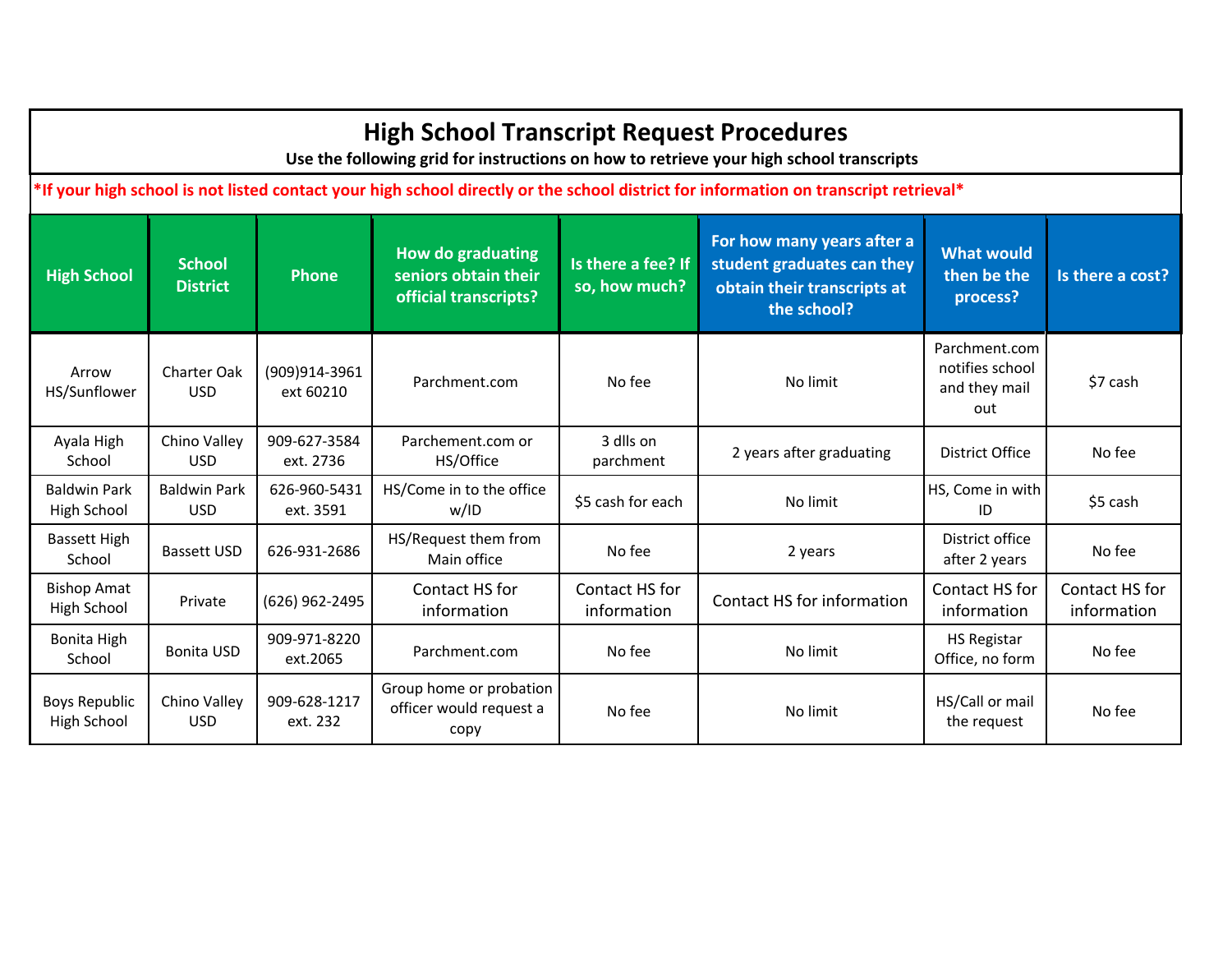| Buena Vista<br>High School | Chino Valley<br>USD | 909-628-9903<br>ext. 7940 | HS Office             | No fee | No limit | District Office,<br>After 3 years<br>Student Support<br>Services | Not aware |
|----------------------------|---------------------|---------------------------|-----------------------|--------|----------|------------------------------------------------------------------|-----------|
| Canyon View<br>School      | Private             | 909-599-1227<br>ext 1418  | Over the phone or fax | No     | 10 years | district office                                                  | No        |

| <b>High School</b>                          | <b>School</b><br><b>District</b> | <b>Phone</b>                 | How do graduating<br>seniors obtain their<br>official transcripts? | Is there a fee? If<br>so, how much? | For how many years after a<br>student graduates can they<br>obtain their transcripts at<br>the school? | <b>What would</b><br>then be the<br>process?                            | Is there a cost? |
|---------------------------------------------|----------------------------------|------------------------------|--------------------------------------------------------------------|-------------------------------------|--------------------------------------------------------------------------------------------------------|-------------------------------------------------------------------------|------------------|
| Chaparral High<br>School/Ed Jones<br>Center | <b>Bonita USD</b>                | 909-971-8240<br>ext. 4051    | HS/Registrar Office                                                | No fee                              | No limit                                                                                               | <b>HS Registar</b><br>Office, no form                                   | No fee           |
| Charter Oak<br>High School                  | <b>Charter Oak</b><br><b>USD</b> | (626) 915-5841<br>ext. 30219 | Parchment.com                                                      | No fee                              | No limit                                                                                               | Parchment.com<br>notifies school<br>and they mail<br>out                | \$7 cash         |
| Chino High<br>School                        | Chino Valley<br><b>USD</b>       | 909-627-7351<br>ext. 3733    | HS Office                                                          | No fee                              | No limit                                                                                               | District Office,<br>After 3 years<br><b>Student Support</b><br>Services | Not aware        |
| Chino Hills High<br>School                  | Chino Valley<br><b>USD</b>       | 909-606-7540<br>ext. 5469    | HS Office                                                          | No fee                              | No limit                                                                                               | District Office,<br>After 3 years<br><b>Student Support</b><br>Services | Not aware        |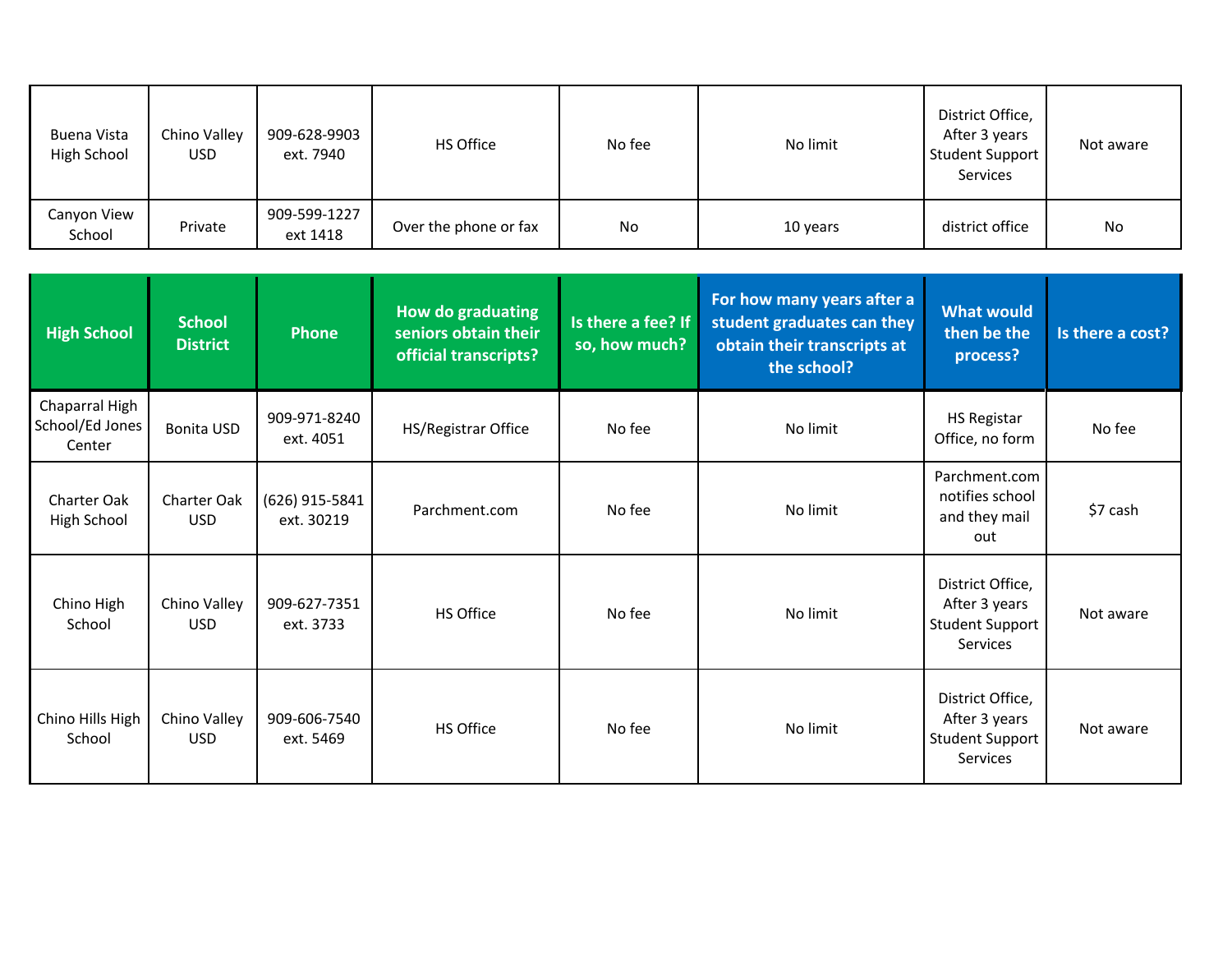| Coronado High<br>School      | West Covina<br><b>USD</b>          | 626-931-1810<br>ext. 3814  | HS/Office or<br>parchment.com                                             | parchment 1-2<br>free, then 3\$ for<br>each | forever                                                                                                | HS/Office or<br>parchment.com                                                  | \$3 per transcript            |
|------------------------------|------------------------------------|----------------------------|---------------------------------------------------------------------------|---------------------------------------------|--------------------------------------------------------------------------------------------------------|--------------------------------------------------------------------------------|-------------------------------|
| Covina High<br>School        | Covina Valley<br><b>USD</b>        | 626-974-6020               | HS/Registrar Office                                                       | No fee for current<br>students              | No limit                                                                                               | HS/Request at<br>registrar's office<br>or by mail                              | 2 dlls                        |
| Damien High<br>School        | Private                            | (909) 596-1946<br>ext.231  | Contact HS for<br>information                                             | Contact HS for<br>information               | Contact HS for information                                                                             | Contact HS for<br>information                                                  | Contact HS for<br>information |
| Diamond Bar<br>High School   | <b>Walnut Valley</b><br><b>USD</b> | 909-594-1405<br>ext. 33456 | parchment.com                                                             | parchment 1-2<br>free, then 3\$ for<br>each | Contact HS for information                                                                             | Contact HS for<br>information                                                  | Contact HS for<br>information |
|                              |                                    |                            |                                                                           |                                             |                                                                                                        |                                                                                |                               |
|                              |                                    |                            |                                                                           |                                             |                                                                                                        |                                                                                |                               |
| <b>High School</b>           | <b>School</b><br><b>District</b>   | <b>Phone</b>               | <b>How do graduating</b><br>seniors obtain their<br>official transcripts? | Is there a fee? If<br>so, how much?         | For how many years after a<br>student graduates can they<br>obtain their transcripts at<br>the school? | <b>What would</b><br>then be the<br>process?                                   | Is there a cost?              |
| Diamond Ranch<br>High School | Pomona USD                         | (909) 397-4715             | HS/Registrar Office                                                       | <b>No</b>                                   | Graduates before 2006                                                                                  | District Office                                                                | <b>No</b>                     |
| Don Lugo High<br>School      | Chino Valley<br><b>USD</b>         | 909-591-3902<br>ext. 4773  | HS/Registrar Office                                                       | Not sure                                    | After 3 years of graduating                                                                            | District Office,<br>After 3 years<br><b>Student Support</b><br><b>Services</b> | Not aware                     |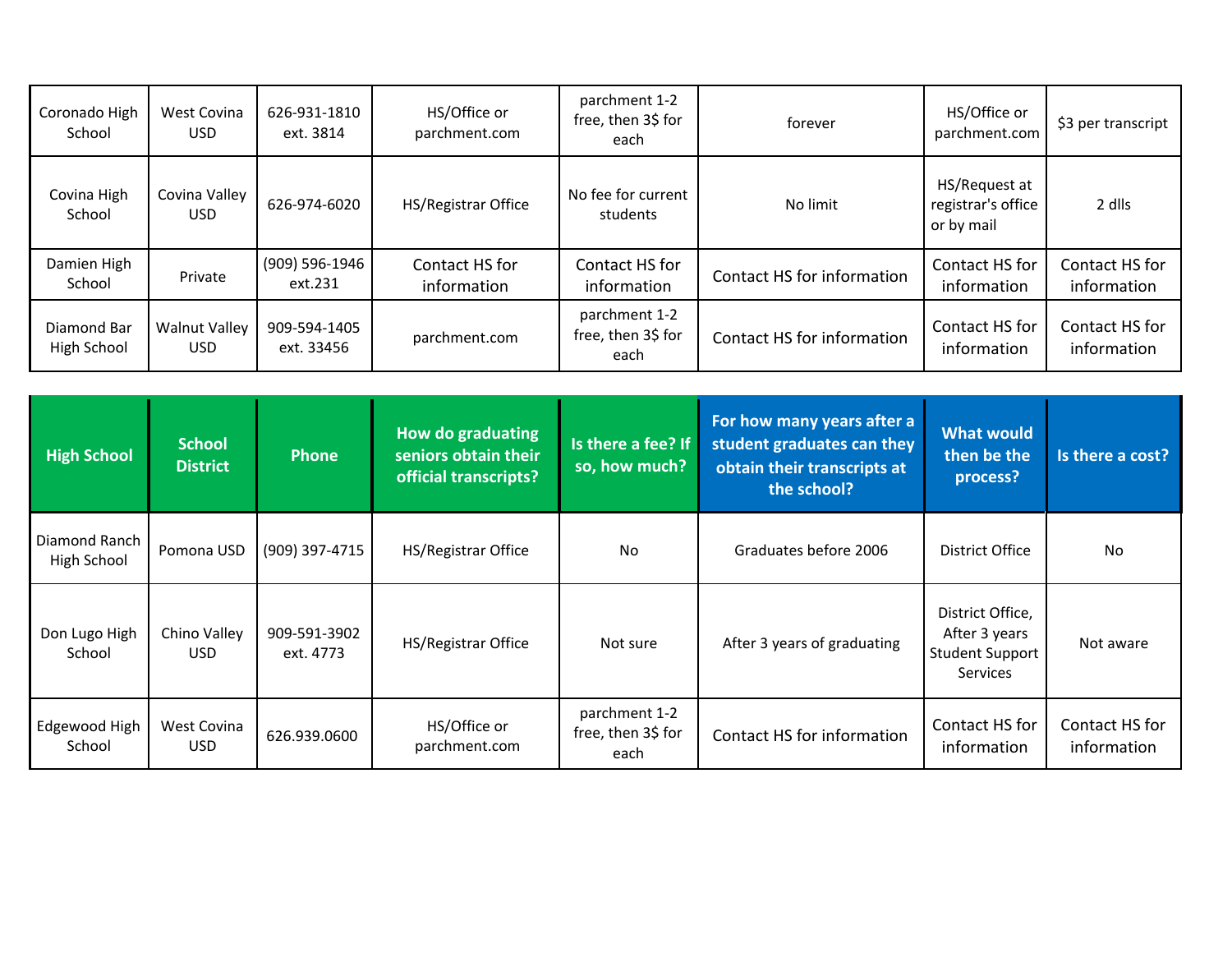| Fairvalley High<br>School | Covina Valley<br>USD.            | 626-974-4800                 | HS/graduate they get a<br>free copy          | Not fee                        | No limit                                               | HS/Request at<br>registrar's office<br>or by mail | No fee                        |
|---------------------------|----------------------------------|------------------------------|----------------------------------------------|--------------------------------|--------------------------------------------------------|---------------------------------------------------|-------------------------------|
| Fremont<br>Academy        | Pomona USD                       | (909) 397-4521               | HS/Registrar Office                          | No                             | 2005 and before                                        | District Office                                   | No                            |
| Ganesha High<br>School    | Pomona USD                       | (909) 397-4400<br>ext. 30181 | HS/Registrar Office                          | No                             | Contact HS for information                             | Contact HS for<br>information                     | Contact HS for<br>information |
| Garey High<br>School      | Pomona USD                       | (909) 397-4451               | HS/Registrar Office                          | No                             | Contact HS for information                             | Contact HS for<br>information                     | Contact HS for<br>information |
| Glendora High<br>School   | Glendora USD                     | (626) 963-5731<br>ext. 250   | HS/Registrar Office                          | No fee for current<br>students | No limit                                               | Calling the<br>school                             | \$5 cash                      |
| I Poly High<br>School     | LACOE                            |                              | HS/Office. Navient<br>(electronic) or mailed | No                             | Call LACOE if before 2009, After<br>2009 use Parchment | Parchment.com                                     | No                            |
| La Puente High<br>School  | Hacienda/La<br>Puente USD        | 626-934-6723                 | Parchment.com or<br>HS/Office                | No                             | 2005 and after                                         | Parchment.com                                     | No                            |
| Los Altos High<br>School  | Hacienda/La<br><b>Puente USD</b> |                              | Parchment.com                                | No                             | After 7 years of graduating                            | Parchment.com                                     | No                            |

| <b>High School</b>        | <b>School</b><br><b>District</b> | <b>Phone</b>             | How do graduating<br>seniors obtain their<br>official transcripts? | Is there a fee? If<br>so, how much? | For how many years after a<br>student graduates can they<br>obtain their transcripts at<br>the school? | <b>What would</b><br>then be the<br>process?              | Is there a cost?   |
|---------------------------|----------------------------------|--------------------------|--------------------------------------------------------------------|-------------------------------------|--------------------------------------------------------------------------------------------------------|-----------------------------------------------------------|--------------------|
| Nogales High<br>School    | Rowland USD                      | 626-965-3437<br>ext.3512 | HS/in person or online at<br>HS website                            | \$3 per transcript                  | available since 1965                                                                                   | in person or<br>online<br>nogaleshs.org<br>request online | \$3 per transcript |
| North Park High<br>School | <b>Baldwin Park</b><br>USD.      | 626-337-4407             | HS/When they graduate<br>they get official copy for<br>free        | No fee                              | No limit                                                                                               | HS, Come in with<br>ID                                    | \$5 cash           |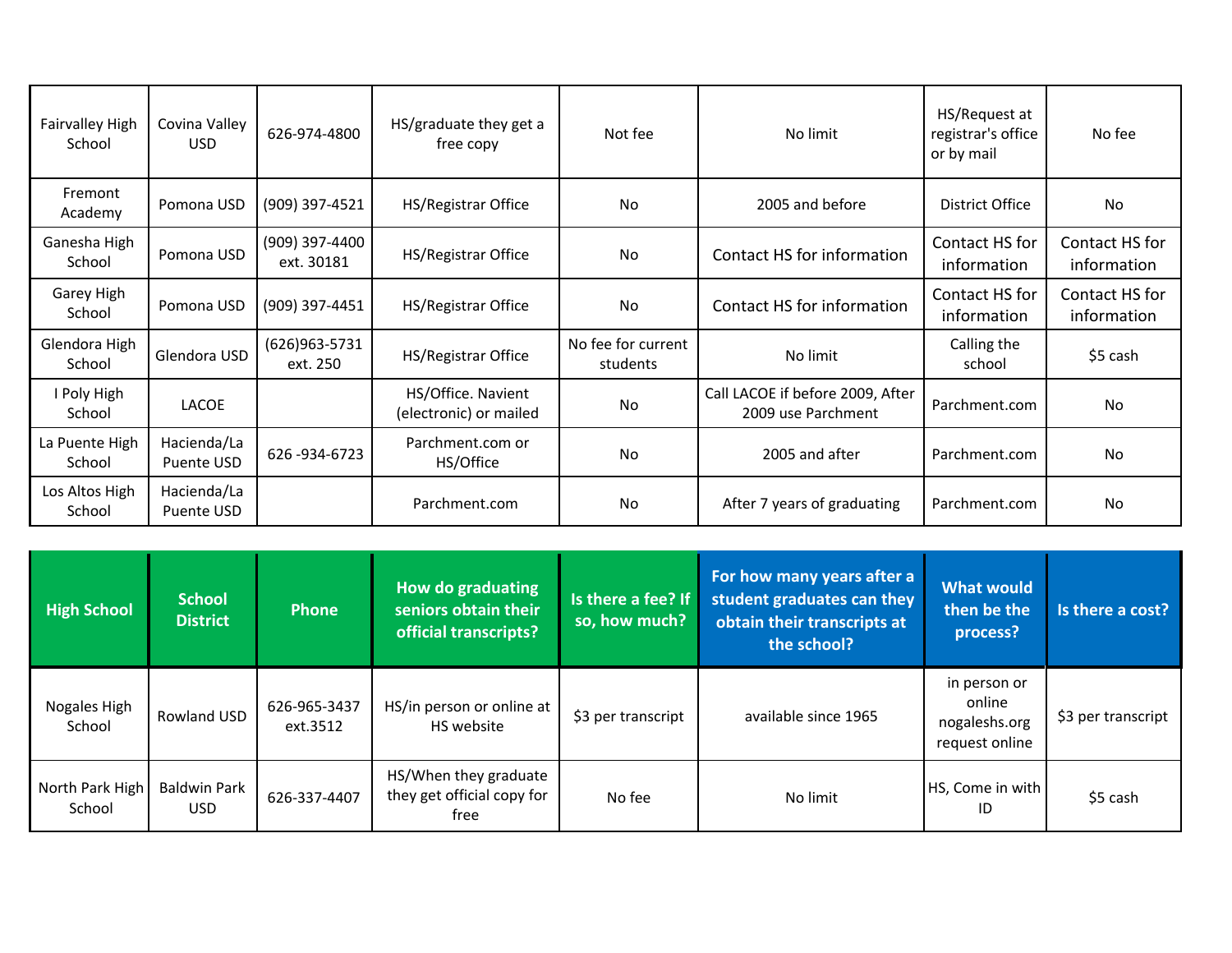| Northview High<br>School          | Covina Valley<br>USD               | 626-974-6120                | HS/Registrar Office                 | No for current<br>students                  | No limit                   | HS/Request at<br>the registrar<br>office or school<br>website | \$2 cash                      |
|-----------------------------------|------------------------------------|-----------------------------|-------------------------------------|---------------------------------------------|----------------------------|---------------------------------------------------------------|-------------------------------|
| Nueva Vista<br>High School        | <b>Bassett USD</b>                 | 626-931-3177                | HS/Request them from<br>Main office | No fee                                      | 2 years                    | District office<br>after 2 years                              | No fee                        |
| Palomares<br>Academy              | Pomona USD                         | (909) 397-4539              | HS/Registrar Office                 | No                                          | Contact HS for information | Contact HS for<br>information                                 | Contact HS for<br>information |
| Park West High<br>School          | Pomona USD                         | 909-397-4900<br>Ext. 2326   | HS/Registrar Office                 | No                                          | 2005-current               | form through<br>Registrar's office                            | <b>No</b>                     |
| Pomona<br>Catholic High<br>School | Private                            | 909-623-5297                | HS/Office                           | \$5 per transcript                          | forever                    | HS/transcript<br>request form                                 | \$5 per transcript            |
| Pomona High<br>School             | Pomona USD                         | (909) 397-4498              | HS/Registrar Office                 |                                             | Contact HS for information | Contact HS for<br>information                                 | Contact HS for<br>information |
| Ron Hockwalt<br>Academies         | <b>Walnut Valley</b><br><b>USD</b> | (909) 444-3611              | parchment.com                       | parchment 1-2<br>free, then 3\$ for<br>each | Contact HS for information | Contact HS for<br>information                                 | Contact HS for<br>information |
| Rowland High<br>School            | Rowland USD                        | (626) 965-3448<br>Ext. 3215 | HS/Office or on HS<br>website       | \$3 per transcript                          | available since 1965       | same as usual                                                 | \$3 per transcript            |

| <b>High School</b>       | <b>School</b><br><b>District</b> | <b>Phone</b>              | How do graduating<br>seniors obtain their<br>official transcripts? | so, how much?                      | For how many years after a<br>Is there a fee? If student graduates can they<br>obtain their transcripts at<br>the school? | <b>What would</b><br>then be the<br>process? | Is there a cost?                   |
|--------------------------|----------------------------------|---------------------------|--------------------------------------------------------------------|------------------------------------|---------------------------------------------------------------------------------------------------------------------------|----------------------------------------------|------------------------------------|
| San Dimas High<br>School | San Dimas USD                    | 909-971-8230<br>ext. 3065 | parchment.com or<br>HS/Office                                      | In person no fee,<br>parchment \$5 | forever                                                                                                                   | parchment.com<br>or in person                | In person no fee,<br>parchment \$5 |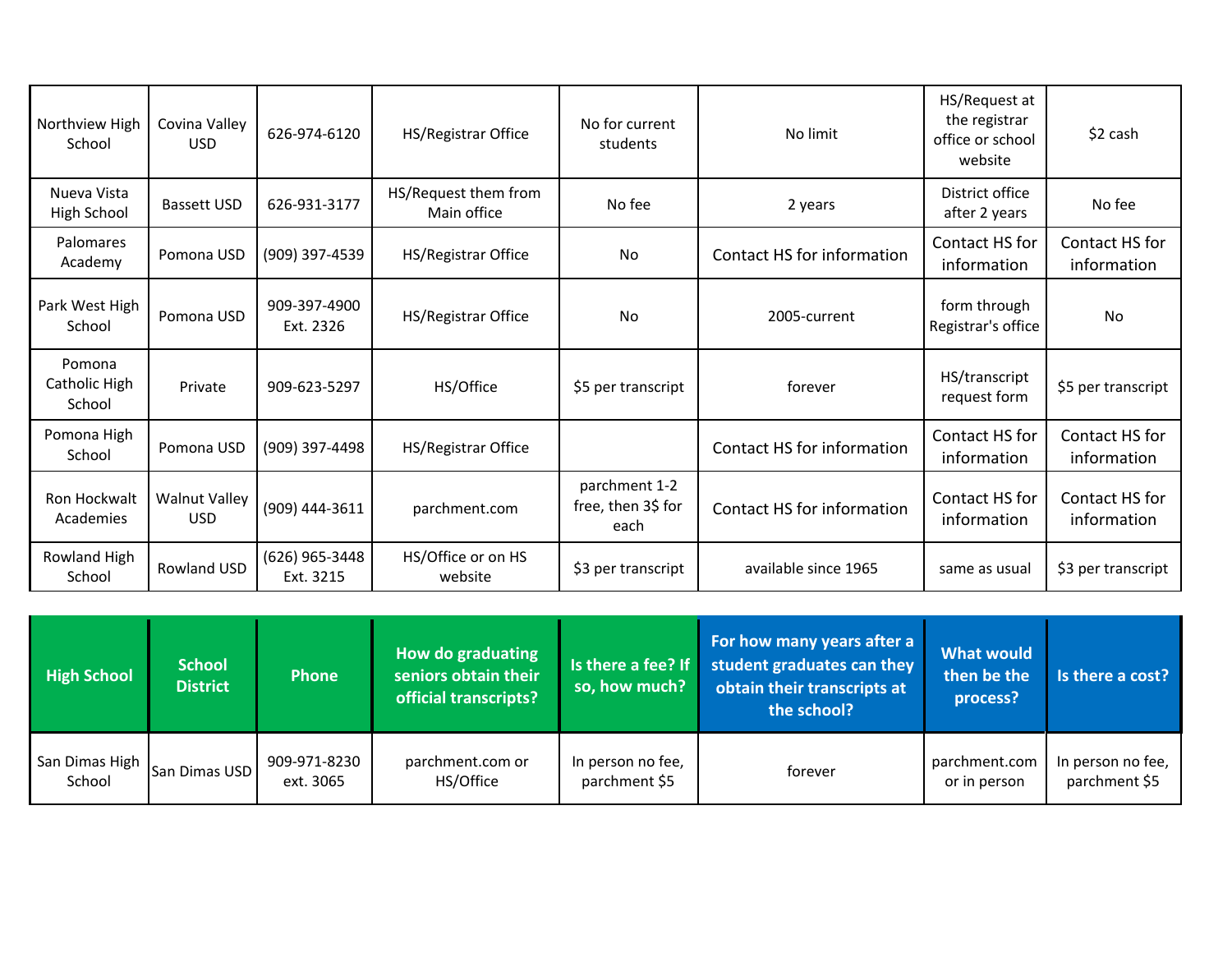| Santana High<br>School                                | <b>Rowland USD</b>                | 626-9653496<br>Ext. 1627    | HS/Registrar Office                                                       | \$5 per transcript                  | since 1996                                                                                             | form through<br>Registrar's office                            | \$5 per transcript |
|-------------------------------------------------------|-----------------------------------|-----------------------------|---------------------------------------------------------------------------|-------------------------------------|--------------------------------------------------------------------------------------------------------|---------------------------------------------------------------|--------------------|
| School of Arts<br>and Enterprise                      | Charter School                    | 909-622-0699                | HS/Request at office or via<br>email                                      | No fee                              | No limit                                                                                               | HS, request at<br>the office or via<br>email                  | \$3 cash           |
| School of<br>Extended<br>Educational<br>Options: SEEO | Pomona USD                        | (909) 397-4900<br>Ext. 2427 | HS/Registrar Office                                                       | N <sub>o</sub>                      | 5 years                                                                                                | District office                                               | no                 |
| Sierra Vista High<br>School                           | <b>Baldwin Park</b><br><b>USD</b> | 626-960-7741                | HS/Transcript request<br>form with Counseling                             | No fee for current<br>students      | No limit                                                                                               | HS, transcript<br>request form at<br>the office               | \$5 cash           |
| South Hills High<br>School                            | Covina Valley<br><b>USD</b>       | 626-974-6220                | HS/Registrar Office                                                       | No fee for current<br>students      | No limit                                                                                               | HS/Request at<br>the registrar<br>office or school<br>website | \$2 cash           |
| St. Lucy's Priory<br>High School                      | Private                           | 626-335-3322                | Navient or HS/Office                                                      | \$5 per transcript                  | forever                                                                                                | HS/or high<br>school website                                  | \$5 per transcript |
| Valley<br>Alternative High<br>School                  | Hacienda/La<br>Puente USD         | 626-933-3400<br>ext. 3403   | Parchment.com                                                             | No                                  | Before 2000 through district<br>office                                                                 | Parchment.com                                                 |                    |
| <b>Village Academy</b>                                | Pomona USD                        | (909) 397-4900              | HS/Registrar Office, over<br>the phone, or in person                      | No                                  | 2005-current                                                                                           | Over the phone,<br>or in person                               | No                 |
| <b>High School</b>                                    | <b>School</b><br><b>District</b>  | <b>Phone</b>                | <b>How do graduating</b><br>seniors obtain their<br>official transcripts? | Is there a fee? If<br>so, how much? | For how many years after a<br>student graduates can they<br>obtain their transcripts at<br>the school? | <b>What would</b><br>then be the<br>process?                  | Is there a cost?   |